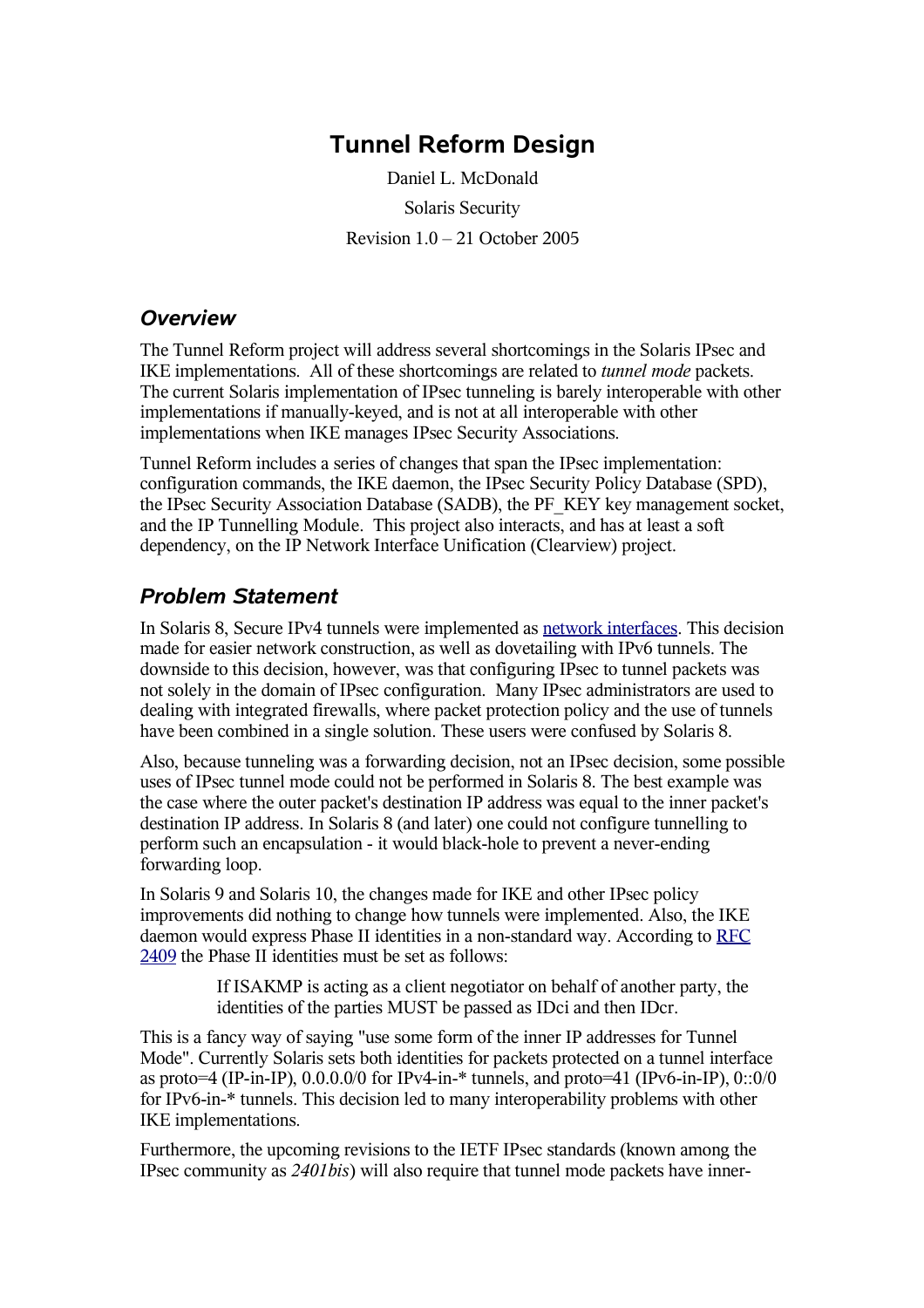packet selectors. The next revision of IKE, IKEv2, also still specifies the equivalent of Phase II identities, now calling them traffic selectors. IKEv2 also clarifies when it is appropriate to send precise inner-packet information, and when to send inner-packet patterns that matched an SPD entry.

## *Goals and Non-Goals*

The goals of Tunnel Reform are straightforward:

- For packets that originate or are destined for a Solaris node (where a tunnelling interface counts as an originator or destination), implement the full RFC 2401 set of selectors, while attempting to not impede changes that 2401bis will introduce.
- To severely reduce or eliminate interoperability problems. Testing should include the following platforms:
	- Solaris 9 and/or Solaris 10 FCS (for backward compatibility in S9's nonstandard tunnel handling in IKE).
	- cisco IOS
	- cisco PIX (uses different IPsec implementation)
	- Checkpoint products
	- Microsoft Windows (2000, XP, and if available, Vista)
	- MacOS X
	- Linux distributions based on the 2.6 kernel, optionally with the "ipsec-tools" project.
	- If not covered by MacOS X and/or Linux testing, a \*BSD with the racoon IKE daemon.
	- OpenBSD isakmpd.
- PF\_KEY improvements for expressing 2401 selectors, preferably as input into a publicly available PF\_KEYv3 specification.
- The ability to tunnel to multiple peers behind a single NAT-ted IP address.

The following items are specifically NOT part of the Tunnel Reform project:

- Policy-directed tunnelling the ability to use ipsecconf $(1m)$  to configure a tunnel (as opposed to merely setting a tunnel's security properties). While it would allow the use of a policy that may include a packet with the inner destination address is equal to the outer destination address, implementing it now may sabotage other routing or tunnel related projects.
- Performing IPsec protection on forwarded packets that are not explicitly routed through a tunnelling interface. Such work would be done in conjunction with an integrated IPfilter module.
- Cleanup of the main IP processing path that deals with IPsec packets. Such work constitutes a separate project.
- RFC 2401bis work will be delayed until the full RFC 2401bis project.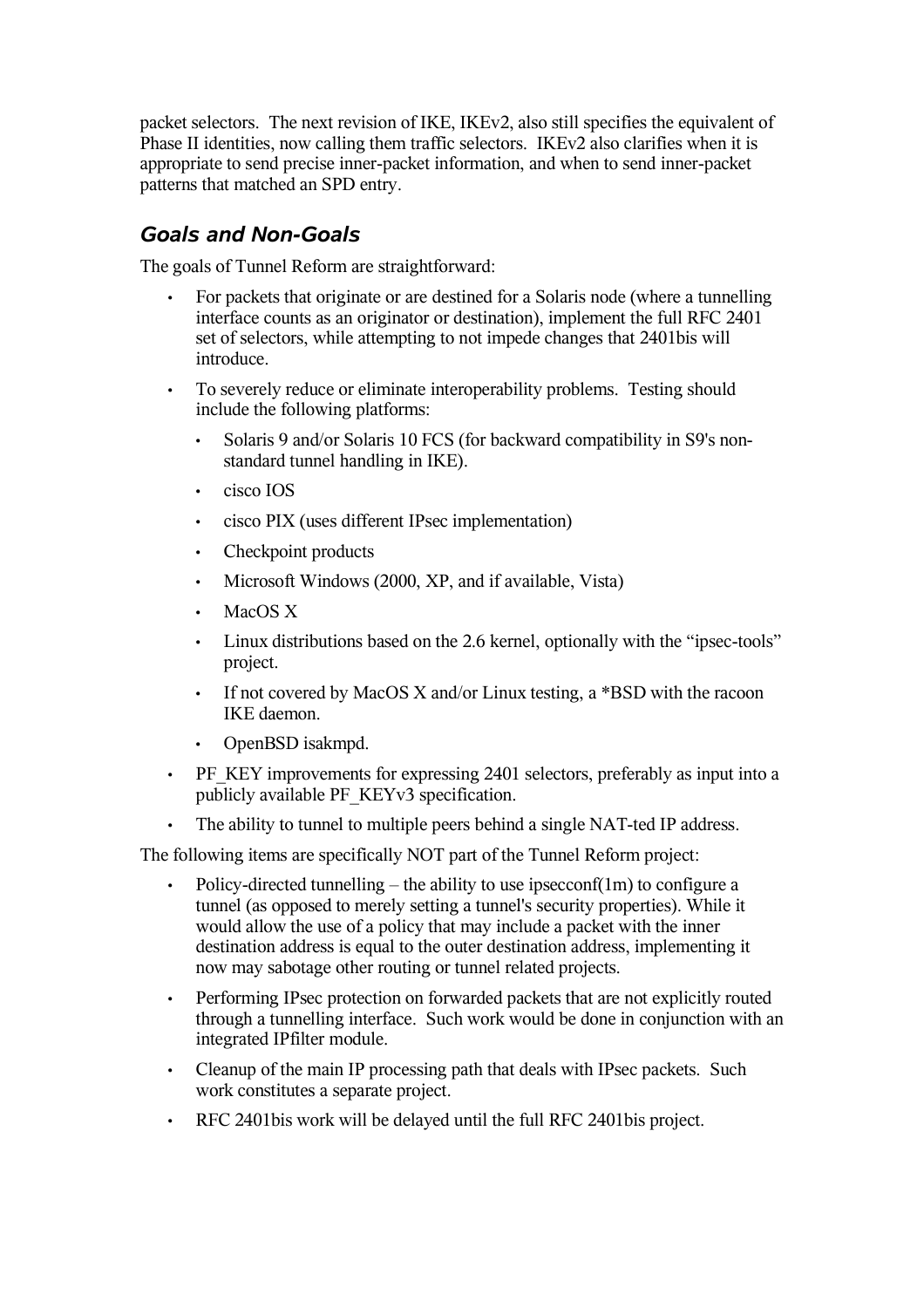## *Concepts*

This document assumes the reader is familiar with TCP/IP and IPsec internals.

Solaris's implementation of packet tunnelling, the IPsec specifications for Tunnel Mode packets, and other proposals from the IETF community have not agreed on the best way to do packet tunnelling and express IKE Quick Mode proposals for such packets.

Solaris 9 (the first Solaris revision to feature IKE) took a halfhearted approach to the problem, in that it specified (for IKE) the broadest set of tunnel mode inner selectors for both internal packet addresses (0.0.0.0/0), but fixed the IP protocol to either IPv4-in-IP or IPv6-in-IP. Furthermore, the Solaris 9 IKE does not check at all on the responder side for transport or tunnel mode  $\rightarrow$  it merely uses the port and protocol selectors in combination with the addresses in Phase I. While using ports and protocol along with the Phase I addresses is sensible behavior for transport mode negotiations, it is not for tunnel mode.

The IETF specifications for IPsec and IKE specify two details that Solaris 9 did not implement. The first was that the Security Association Database (SADB) allows innerpacket fields to be used in selecting IPsec SAs. Since Solaris does not support innerpacket field SA selection, PF\_KEY in Solaris lacks any expression for such selectors. That lack ties into the second detail. The Solaris 9 IKE daemon does not express Quick Mode identities other than the ones mentioned earlier in the Problem Statement section. Tunnel Reform will address this problem in both PF\_KEY and IKE, and allow proper tunnel mode Quick Mode negotiations.

Another approach to packet tunnelling is detailed in RFC 3884. RFC 3884 postulates that Tunnel Mode is redundant if tunnels are treated like network interfaces. RFC 3884 suggests that IPsec treat IP-in-IP packets as transport mode, with the protocol selector being set to IP or IPv6, respectively. One suggestion 3884 makes is to also include *just* the inner addresses in SA selection. A drawback to this suggestion is that it cannot be expressed in IKE's quick-mode without heuristics that may violate the IKE specification. This project will not implement 3884 tunnels with inner address selctors, but it will implement 3884 tunnels in order to maintain backward compatibility with Solaris 9. Tunnel Reform will allow IKE to negotiate transport mode in Quick Mode for tunnels using a protocol value of either IPPROTO\_ENCAP or IPPROTO\_IPV6.

| <b>Specification</b> | <b>IPsec mode: Tunnel or</b><br><b>Transport</b> | <b>IKE Quick Mode</b><br><b>Identities</b>                                                                    | <b>NOTES</b>                                                                                                                                  |
|----------------------|--------------------------------------------------|---------------------------------------------------------------------------------------------------------------|-----------------------------------------------------------------------------------------------------------------------------------------------|
| <b>RFC 2401</b>      | Tunnel                                           | Inner packet's<br>addresses or<br>matching prefix,<br>optionally inner-<br>packet's protocol<br>and/or ports. | Modulo case of<br>inner-packet<br>$d$ destination $==$ outer-<br>packet destination,<br>can be implemented<br>using tunnelling<br>interfaces. |
| <b>RFC 3884</b>      | <b>Transport</b>                                 | Same as outer<br>packet's addresses,<br>proto=ipip or ipv6.                                                   | Can express easily<br>in IKE, but not<br>specified in IKE or<br>in RFC 2401.<br>Also for Solaris 9 or<br>10 compatibility.                    |

The following chart details the different secure tunnelling semantics: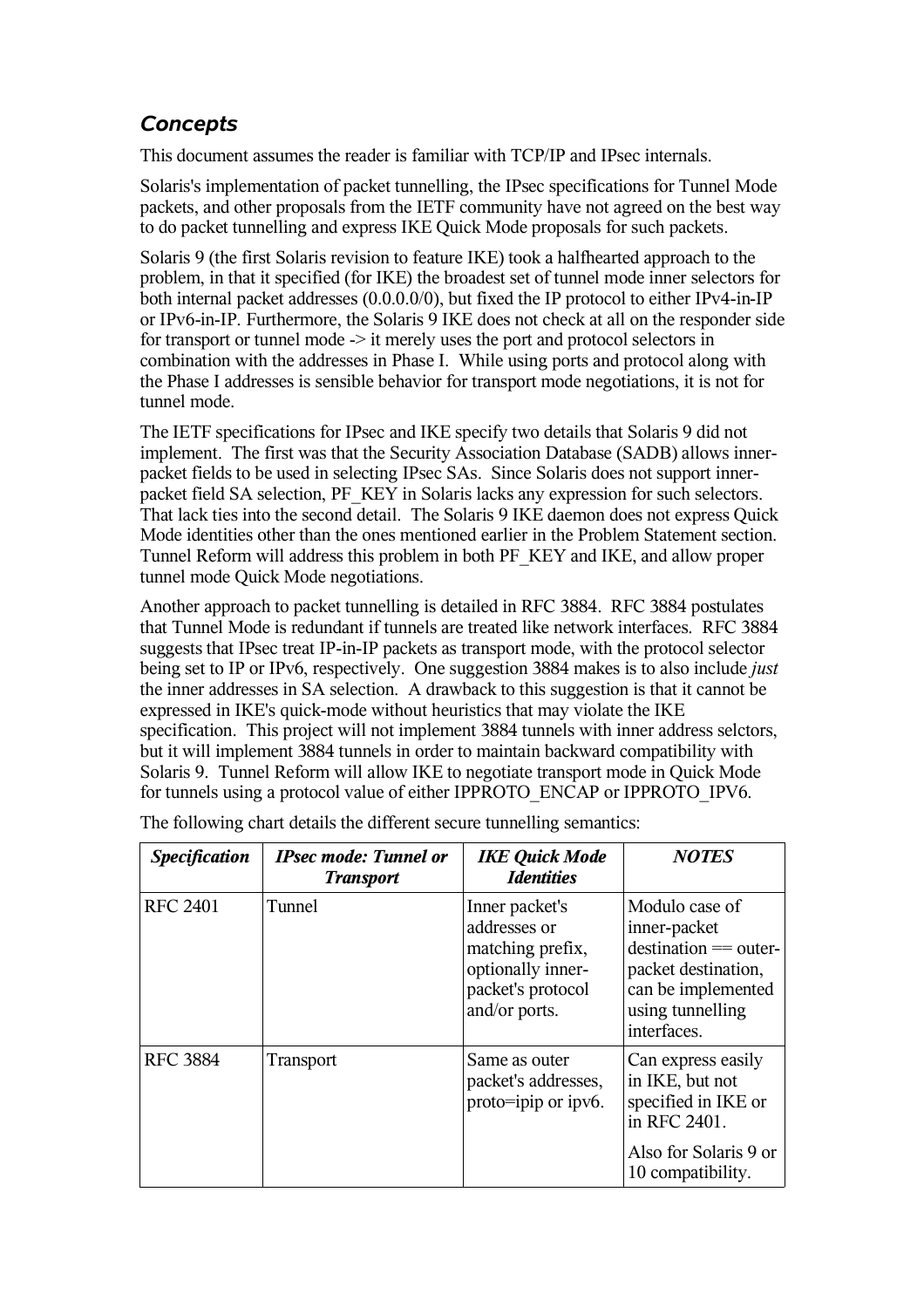### *Internal Data Structure Changes*

Several internal data structures will need to accommodate the full set of RFC 2401 selectors. The primary internal selector structure is this one:

```
typedef struct ipsec_selkey
{
     uint32 t ipsl valid; /* bitmask of valid entries */
     ipsec_addr_t ipsl_local;<br>ipsec_addr_t ipsl_remote
                    ips1<sub>_</sub>remote;
     ipsec_addr_t ipsl_linner; /* NEW FIELD */
     ipsec_addr_t ipsl_rinner; /* NEW FIELD */
     uint16_t ipsl_lport; /* NEW SEMANTICS: Applies to inner */
     uint16<sup>-t</sup> ipsl<sup>-</sup>rport; /* if either inner address is valid */
     /*
      * ICMP type and code selectors. Both have an end value to
      * specify ranges, or * and * end are equal for a single
      * value
     */<br>uint8_t<br>uint8_t<br>uint8_t<br>uint8_t
                   ipsl icmp type;
                   ipsl_icmp_type end;
                   ips1_icmp_code;
                   inv1 icmp code end;
     /*
      * NOTE: These fields apply to the inner packet
      * if either inner address is valid.
      */
     uint8 t ipsl proto; /* ip payload type */
     uint8_t ipsl_local_pfxlen; /* #bits of prefix */
     uint8_t ipsl_remote_pfxlen; /* #bits of prefix */
     uint8_t ipsl_remo<br>uint8_t ipsl_mbz;
     uint32 t ipsl hval;
} ipsec_selkey_t;
#define IPSL_REMOTE_ADDR 0x00000001
#define IPSL_LOCAL_ADDR 0x00000002
#define IPSL_REMOTE_PORT 0x00000004
#define IPSL_LOCAL_PORT 0x00000008
#define IPSL_PROTOCOL 0x00000010
#define IPSL_ICMP_TYPE 0x00000020
#define IPSL_ICMP_CODE 0x00000040
#define IPSL_LOCAL_INNER 0x00000080 /* NEW */
#define IPSL_REMOTE_INNER 0x00000100 /* NEW */
#define IPSL_IPV6 0x00000200 /* CHANGED */
#define IPSL_IPV4 0x00000400 /* CHANGED */
#define IPSL WILDCARD 0x000001ff /* CHANGED */
```
The new and changed fields all have to do with the fact that for tunnel mode packet, the inner packet's fields are used for IPsec SA selection, in addition to the outer header's addresses. Selector ranges (as generalized in RFC 2401bis) are outside the scope of this project.

The PF\_POLICY API will have to accommodate not only the changes above, but also to tie specify tunnel policy entries to specific tunnel interfaces or (in the case of policydirected tunnels) an additional IP address for tunnelling.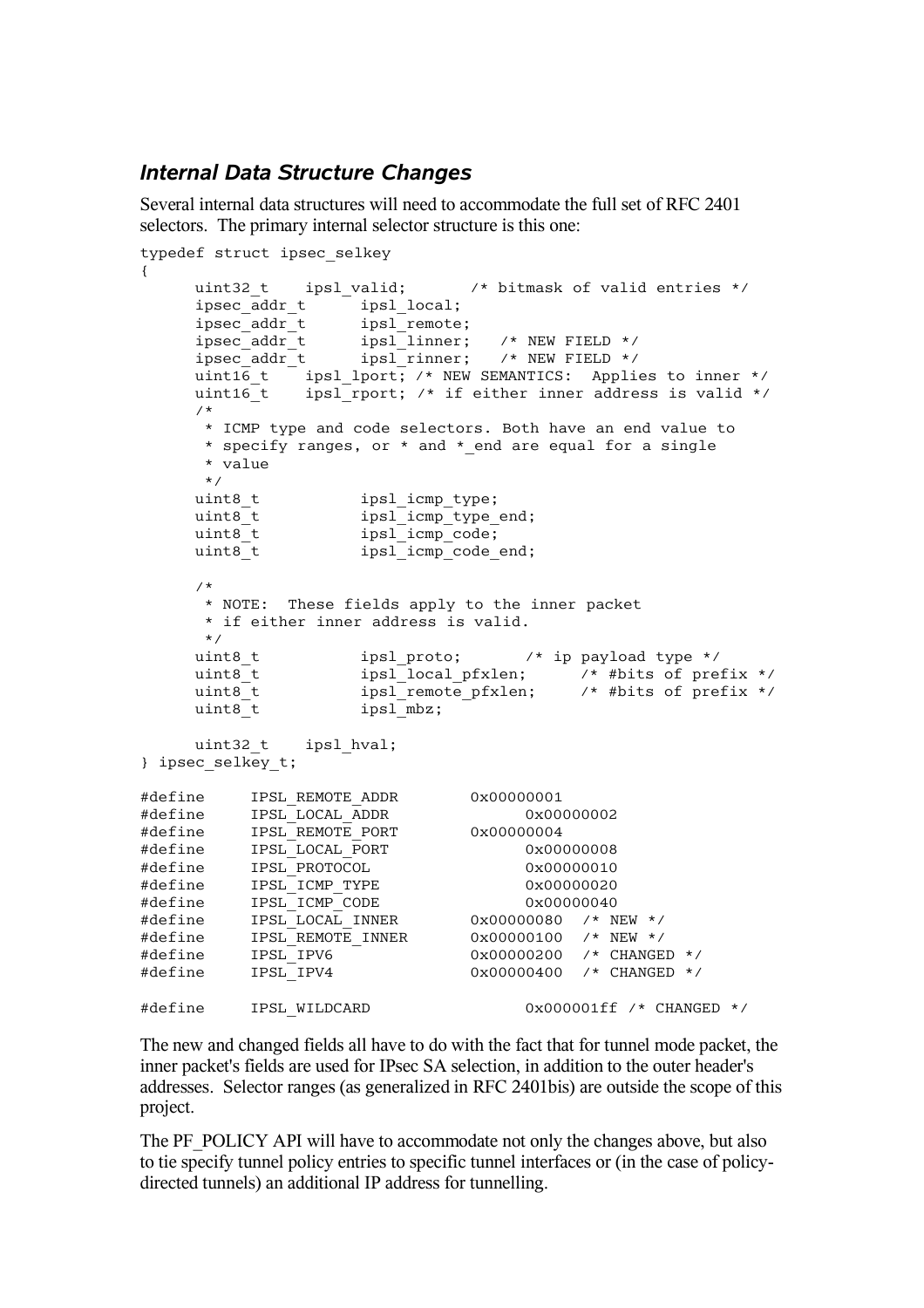Tunnel Reform requires a few new extensions, two of them are address extensions, and the third is a new extension type:

- SPD\_EXT\_LCLINNER
- SPD\_EXT\_REMINNER
- SPD\_EXT\_TUNIFNAME

PF\_POLICY now needs a way to identify a tunnel interface:

```
typedef struct spd_ifid_s {
      union {
             struct {
                    uint16 t spd ifid ulen;
                    uint16^-t spd_ifid_uexttype;
                   uint8 \overline{t} spd ifid uid[6];
             \} spd ifid \overline{u};
             uint64 t spd ifid alignment;
      \} spd ifid u;
/* NOTE: #defines removed for brevity... */
} spd_ifid_t;
```
The interface identity structure select a tunnel for which the specific policy (with inner selectors) is applied. The spd ifid id field (the uint8 t array) contains a null-terminated string that names the tunnel interface. This identity may be used by the SPD to either tag an entry for a tunnel interface, or locate a tunnel interface and place the policy entry in an interface-specific place. A policy entry with an interface identifier and no inner addresses means transport-mode will be indicated by PF\_KEY ACQUIRE messages.

Given that policy entries can be assigned to tunnel interfaces, it may be helpful to system performance if such entries in the SPD are hashed into their own separate tables. This way, a tunnel-specific entry is not in the way of the main SPD, or other tunnels' entries.

The IPsec Security Association Database (SADB) needs to more properly match the specifications in RFC 2401. While defined, but not used, the "proxy" addresses in the internal SA representation will start being used with Tunnel Reform. The "Proxy Source" and "Proxy Destination" correspond to the inner packet's source and destination addresses. For inner addresses, we will need to add prefix-lengths to them as well, in case the endpoints negotiate based on prefixes instead of actual addresses.

Internally, there will still be no major difference between a Transport Mode SA and a Tunnel Mode SA. For the cases of RFC 3884 and RFC 2401 semantics, both have their protocols set to 4 or 41. RFC 2401 SAs which have inner-header port or protocol selectors (e.g. Quick Mode Identities are a TCP 5-tuple) will have a new byte in the ipsa\_unique\_id field for the inner-packet's protocol.

## *Internal Packet Processing Changes*

### PF\_POLICY AND SPD CHANGES

If a PF\_POLICY message contains a SPD\_EXT\_TUNIFNAME extension, one of two things will happen. The SPD code will first attempt to locate an active tunnel that matches the interface names specified. If the SPD finds the tunnel it will update its state with the relevant SPD entry. If it does not find the tunnel, then it will link the SPD entry into a "homeless queue" for the named interface. New tunnel instances (see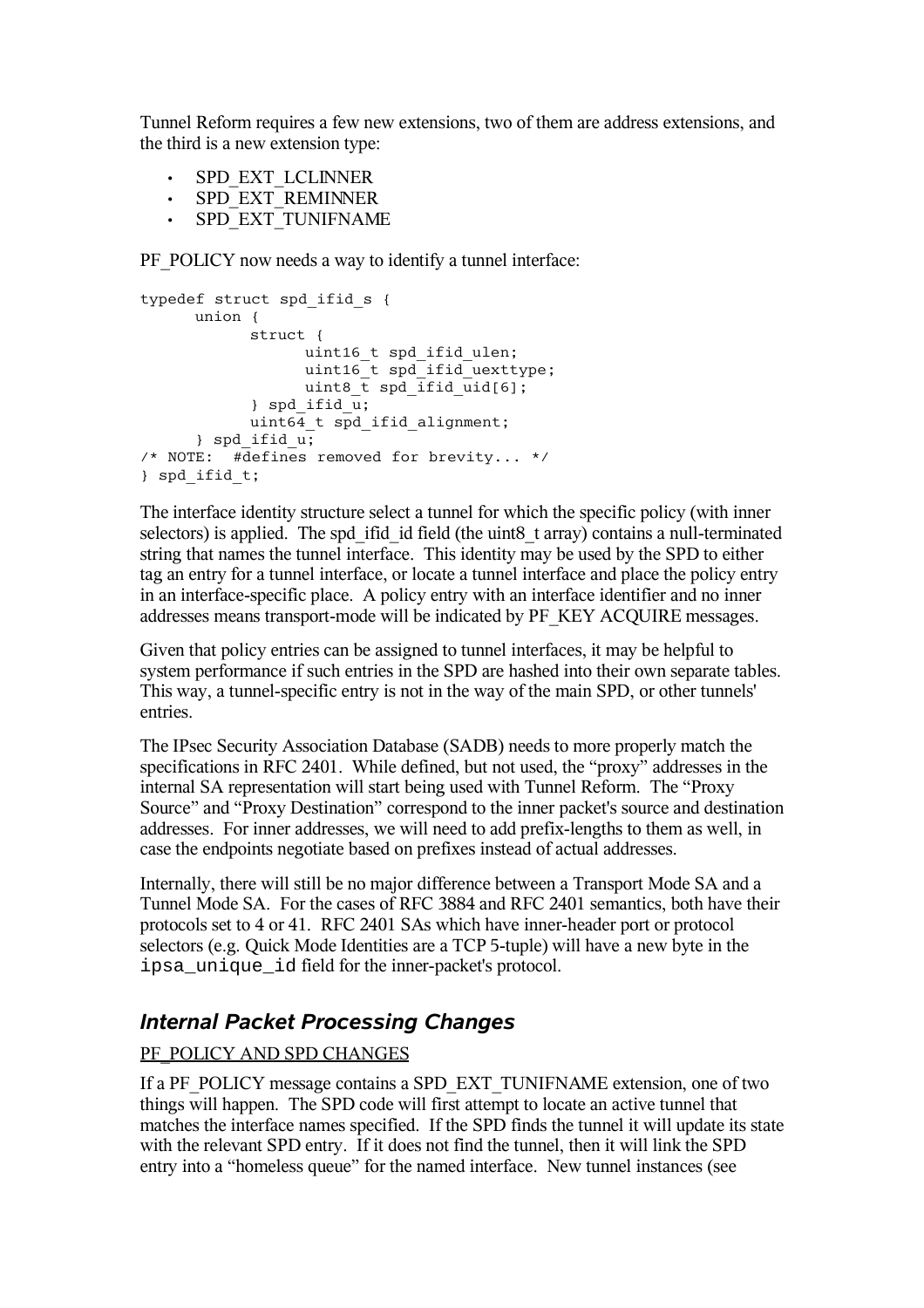below) will search for homeless SPD entries.

#### TUNNEL MODULE CHANGES

The IP tunnelling module will become an active participant in IP policy. Currently, the IP tunnelling module parses an IP\_SEC\_OPT socket option structure out of the tunnel configuration ioctl, and packages it as a T\_OPT\_REQfor its IP instance. Packets delivered to a tunnel instance are checked in the initial IP processing for policy. On outbound processing, the tunnel trusts the lower layer of IP to apply the appropriate level of protection.

Under Tunnel Reform, inbound packets will have to arrive in the tunnel module routines with the IPSEC IN metadata intact. Only the tunnel module, with access to the routing tables and its own inner-packet SPD entries can determine if the inbound packet is acceptable or not. Correspondingly, outbound packets will be tagged by the tunnel module with IPSEC\_OUT metadata. This reintroduces an external producer of IPSEC\_OUTs and a consumer of IPSEC\_INs, but the FireEngine project, while eliminating TCP's direct dependence, does not appear to have eliminate the handling code in IP for external IPSEC\_OUT and IPSEC\_IN messages.

On the bring-up of a tunnel, once the instance name is known, the homeless SPD entries will be searched for a set that matches the tunnel's name. If homeless SPD entries are found, they will be cached in tunnel state. If a tunnel's name changes, existing SPD entries remain, AND the homeless queue will be searched for new ones matching the new name. Since ipsecconf(1m) input uses tunnel names, it is up to the administrator to ensure that if a tunnel interface name changes, the ipsecconf(1m) input also changes.

#### IP INBOUND PROCESSING CHANGES

The only major change in IP inbound processing is to deliver IPSEC\_IN messages intact to the tunnel module along with the packet, if the packet was protected.

#### IP OUTBOUND PROCESSING CHANGES

Outbound processing in IP will not be affected as part of this project, except that the tunnel module may inject IPSEC\_OUT packets into IP instead of just IP-in-IP datagrams. (An implementation decision about where ESP should be called – IP or tun – will occur.)

#### SADB LOOKUP and/or ACOUIRE CHANGES

Tunnel reform will add inner-packet fields to both SADB lookup and (upon an outbound SADB miss) PF\_KEY ACQUIRE (extended, regular, and inverse) construction. Inverse ACQUIRE handling has to take into account inner-packet selectors, and matching them on per-tunnel SPD entries, possible matching a more general selector for than was expressed with IKE.

An open question is whether the ACQUIRE (which will be translated into an IKE Quick Mode Identity) should have the specifics of the inner packet, or contain the policy entry (or some subset) which marked the packet for protection (e.g. A specific IP address or an IP prefix?), or if the answer should be a configuration option. For the current IPsec specifications, interoperability testing will yield an appropriate answer. For IKEv2 and RFC 2401bis, the answer appears to be "both", as both the packet specifics and the policy entry which triggered the ACQUIRE (or provided the answer in an INVERSE\_ACQUIRE) are used by IKEv2. As with range selectors, IKEv2 and RFC 2401bis changes are beyond the scope of this project.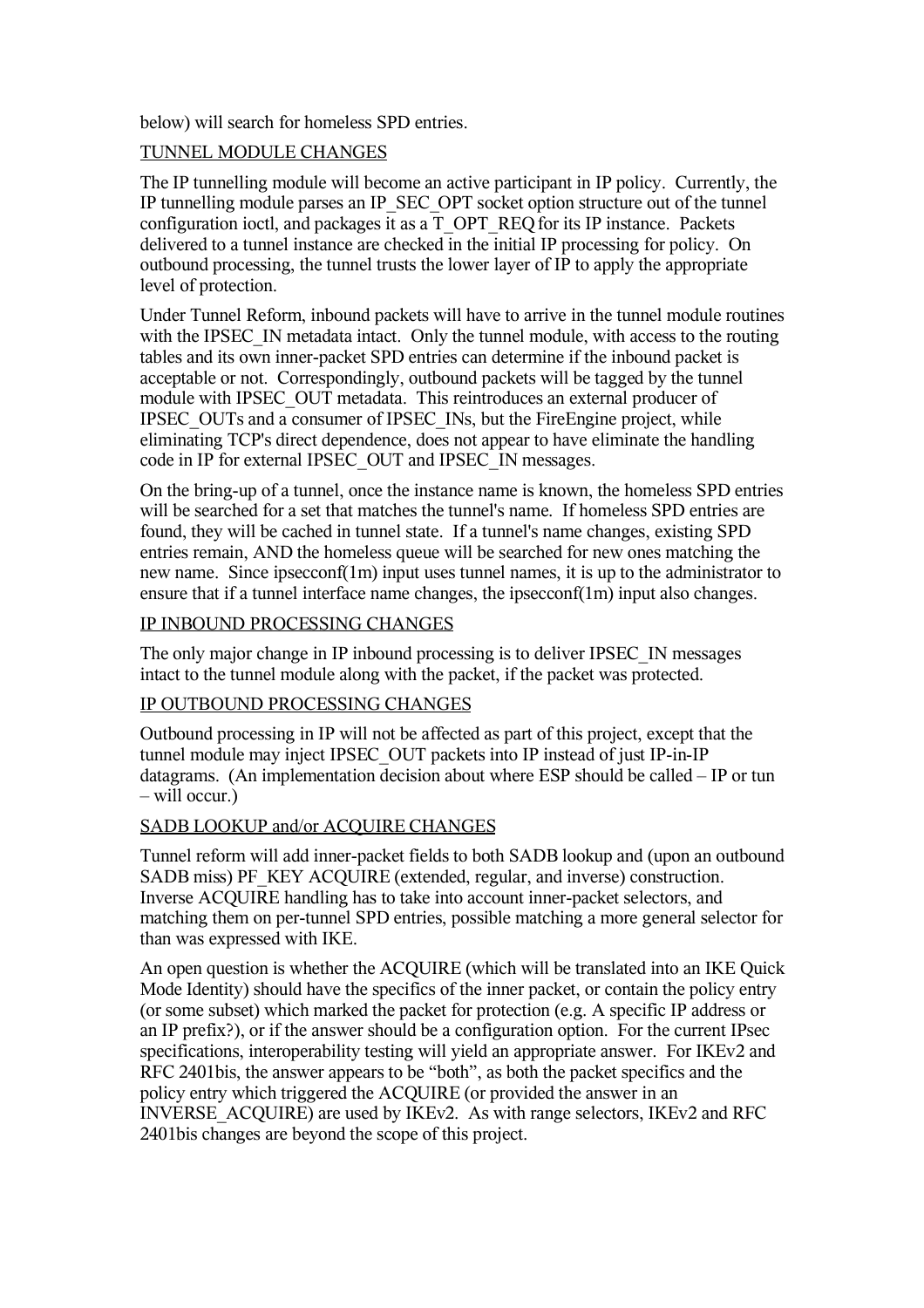# *Configuration Command Changes*

Changes to ipsecconf(1m)

A previous section detailed two different semantics: RFC 2401 and RFC 3884. The ifconfig(1m) command should not be bloated any more to allow these different configurations. If the ifconfig(1m) syntax is used, Transport Mode negotiations will be employed. (See the IKE Changes section below for implications.) This project should encourage users to use the new ipsecconf(1m) syntax described in this section.

The ipsecconf(1m) command takes three-tuples of the following form:

{pattern} action {properties}

Tunnel Reform will introduce new pattern keywords to match each of the two semantics. The following table shows examples of each, with the new keywords *tunnel* and *negotiate* (which must appear together).

| <i>Specification</i> | <i>Example ipsecconf(1m) syntax and explanation.</i>                                                                                                                                                                                                                                                                                                                                                                |
|----------------------|---------------------------------------------------------------------------------------------------------------------------------------------------------------------------------------------------------------------------------------------------------------------------------------------------------------------------------------------------------------------------------------------------------------------|
| <b>RFC 2401</b>      | # Like Solaris 9, except for the<br># ACQUIRE messages that come up will be different,<br># telling IKE or other key management to negotiate<br># proper tunnel-mode.<br>{tunnel ip.tun0 negotiate tunnel} ipsec<br>{encr_algs aes encr_auth_algs md5}                                                                                                                                                              |
|                      | # If you want to give a specific set of inner<br># packets more protection, you may do that.<br># laddr == inner-src outbound, inner-dst inbound.<br># raddr == inner-dst outbound, inner-src inbound.<br># When 2401-tunnel is specified, all pattern specs<br># refer to the INNER packet.<br>{tunnel ip.tun0 negotiate tunnel laddr<br>$10.0.0.0/24$ } ipsec<br>$\{ener\_algs\ aes(256)\ encr_auth_algs\ shal\}$ |
| <b>RFC 3884</b>      | # Like Solaris 9, except for the<br># ACQUIRE messages that come up will be different,<br># telling IKE or other key management to negotiate<br># transport mode.<br>{tunnel ip.tun0 negotiate transport} ipsec<br>$\{encr\_algs$ aes encr_auth_algs md5 $\}$<br># NOTE: If "negotiate transport" is present, no<br>addresses may be present.                                                                       |

Like Transport Mode, if addresses are not specified, it is assumed that both IPv4 and IPv6 traffic that matches will be affected. This is a slight semantic change from the ifconfig(1m) method of tunnel security configuration, but it matches the overall feel of ipsecconf(1m) more precisely.

#### Changes to ifconfig(1m)

This project should consider beginning the EOL process on "\* algs" keywords to ifconfig(1m). As it stands, ifconfig(1m) can only configure Solaris 9 semantics across the whole of the tunnel.

### Changes to ipseckey(1m)

Changes in ipseckey $(1m)$  will reflect changes in the PF\_KEY messages required for this project. The PF\_KEY changes are documented in the next section.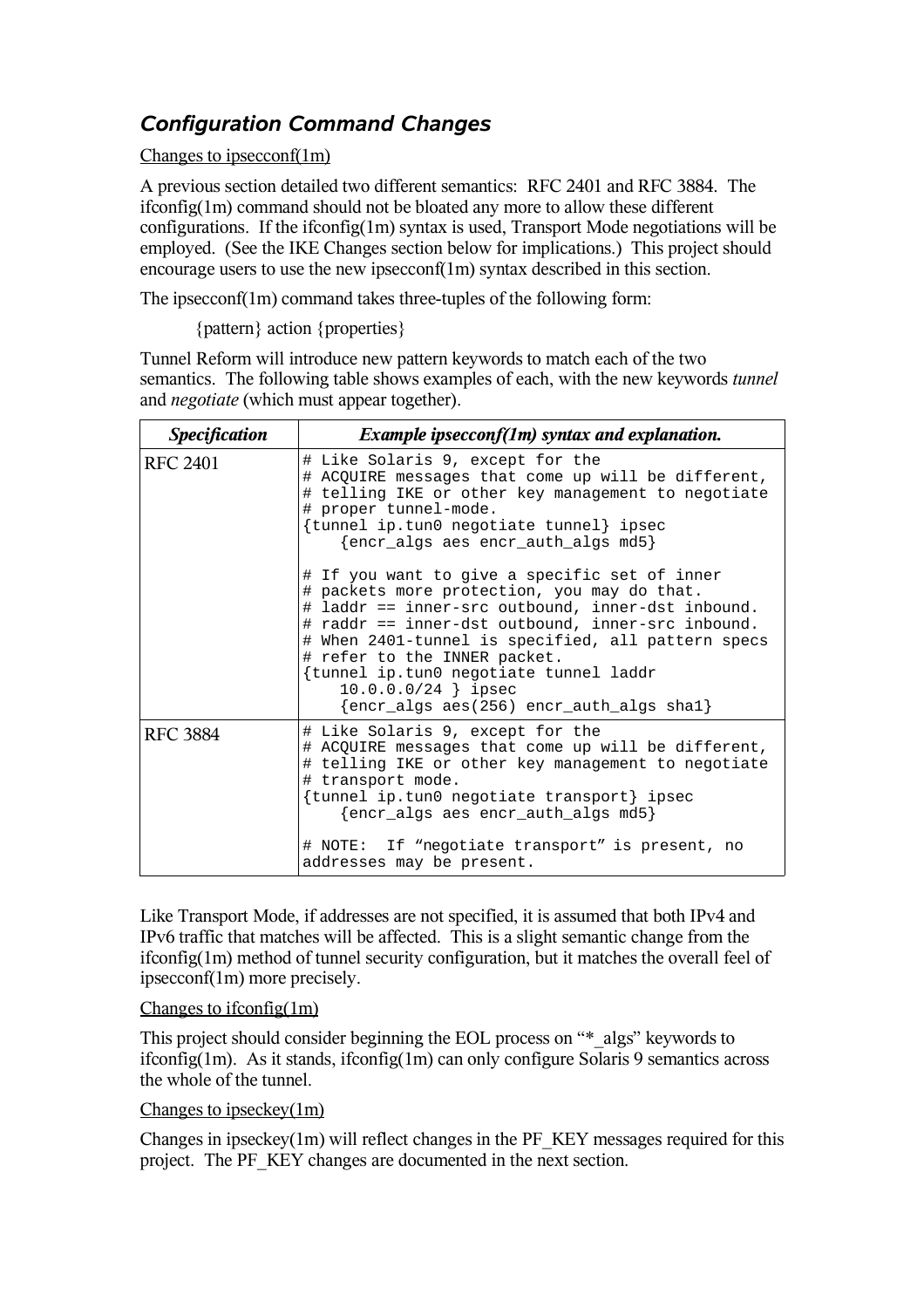#### Changes to in.iked(1m)

With respect to configuration file changes, in.iked will not change. IKE internal changes are documented in the final section of this design document.

Changes to ikeadm(1m)

Modulo statistics changes in in.iked $(1m)$ , there will be no changes to ikeadm $(1m)$ .

Changes to ikecert(1m)

There will be no changes to ikecert(1m).

# *PF\_KEY Changes*

#### New PF\_KEY extensions and values

Tunnel Reform requires some changes to the PF\_KEY key management socket. Most of these changes are semantic ones, but one extension changes name, and this project requires a new extension.

#define SADB\_X\_EXT\_ADDRESS\_INNER\_SRC SADB\_EXT\_ADDRESS\_PROXY

This extension, specified in RFC 2367, but not used, represents the source address, or source address prefix, of the inner packet triggering an ACQUIRE message. It can contain an upper-layer protocol and port in the case of RFC 2401 policies. An SA can be created with this extension for precise SA lookup in the case of tunneled packets.

#define SADB\_X\_EXT\_ADDRESS\_INNER\_DST nnn

This extension is also of type sadb address t. It corresponds to the destination side of an ACQUIRE-triggering packet.

An ACQUIRE with inner destination and source addresses set will generate the created of two SAs... one outbound with destination and source matching the ACQUIRE, and an inbound SA with the inner destination and source switched, as is the packet source and destination.

Finally, a bit long-requested now becomes mandatory:

#define SADB\_X\_SAFLAGS\_TUNNEL nnn

If this bit is set on the ACQUIRE message, the key management daemon should negotiate for a Tunnel Mode SA. An SA MAY have this flag set by the key management daemon, to aid in diagnostics.

New PF\_KEY message semantics

Tunnel Reform introduces two different tunnelling semantics. These two are distinguished by their requests in an SADB\_ACQUIRE message from PF\_KEY. These distinctions apply equally to regular ACQUIRE messages or extended ACQUIRE messages (as introduced by IKE, PSARC 1999/166).

The pf key(7p) manual page currently shows both kinds of ACQUIRE sharing these extensions:

address (SD), (address(P))

where the source and destination addresses (of the outer packet, for a tunnel packet) are required, and the inner address is optional.

Either tunnelling semantic has different requirements for address extensions. The following table will illustrate these.